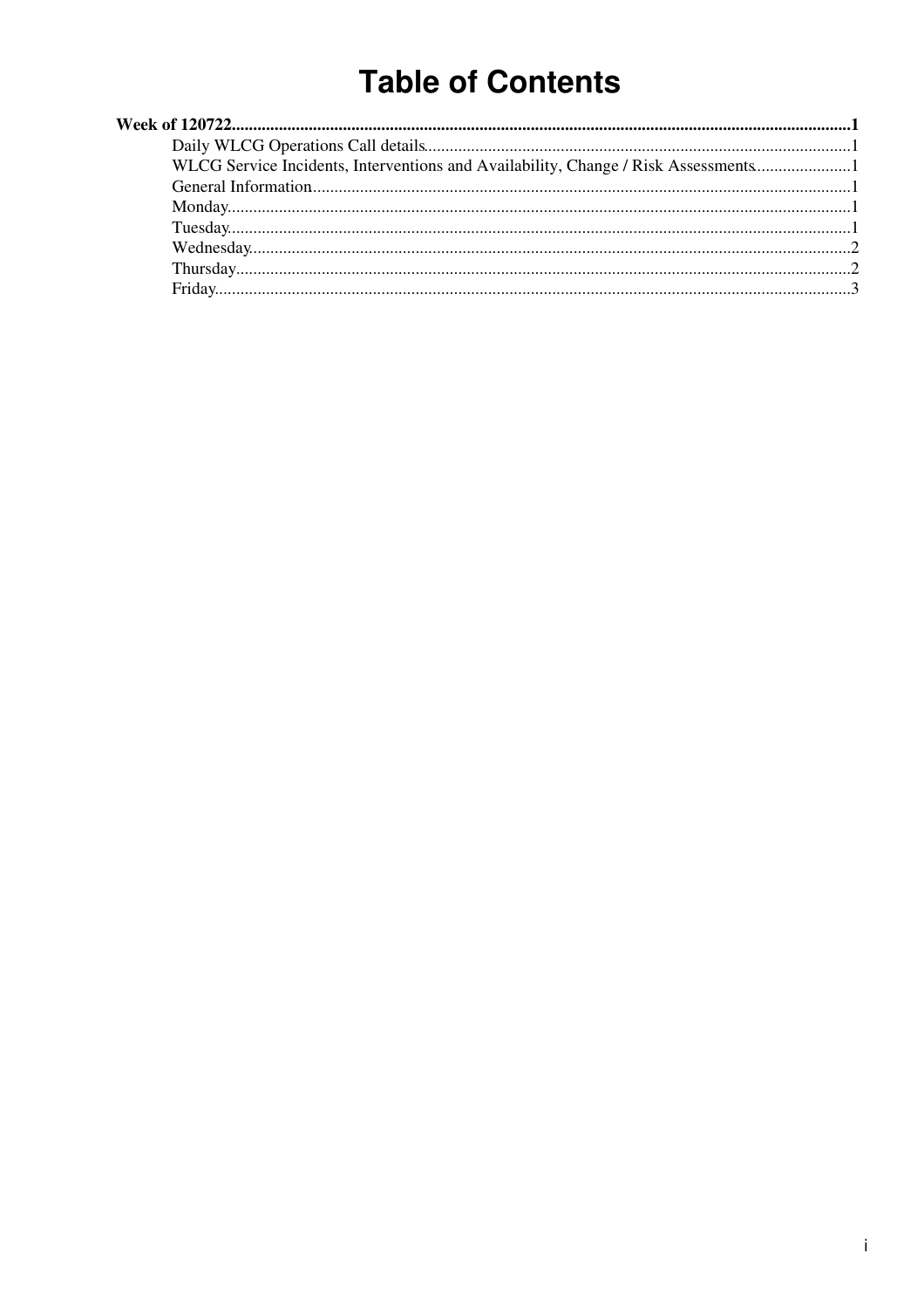# <span id="page-1-0"></span>**Week of 120722**

## <span id="page-1-1"></span>**Daily WLCG Operations Call details**

To join the call, at 15.00 CE(S)T Monday to Friday inclusive (in CERN 513 R-068) do one of the following:

- 1. Dial +41227676000 (Main) and enter access code 0119168, or
- 2. To have the system call you, click [here](https://audioconf.cern.ch/call/0119168) $\infty$
- 3. The scod rota for the next few weeks is at [ScodRota](https://twiki.cern.ch/twiki/bin/view/LCG/ScodRota)

### <span id="page-1-2"></span>**WLCG Service Incidents, Interventions and Availability, Change / Risk Assessments**

| <b>VO Summaries of Site Usability</b> |       |              |       | <b>SIRs, Open Issues &amp; Broadcasts</b>      | <b>Change</b><br>assessments       |                                                       |             |
|---------------------------------------|-------|--------------|-------|------------------------------------------------|------------------------------------|-------------------------------------------------------|-------------|
| ALICE                                 | ATLAS | $\text{CMS}$ | LHCb☞ | <b>WLCG</b> Service<br><b>Incident Reports</b> | <b>WLCG</b> Service<br>Open Issues | <b>BroadcastCASTOR</b><br>$\archive\mathbf{z}$ Change |             |
|                                       |       |              |       |                                                |                                    |                                                       | Assessments |

### <span id="page-1-3"></span>**General Information**

|                                                 | <b>General Information</b>           | <b>GGUS</b><br><b>Information</b>          | <b>LHC</b> Machine<br><b>Information</b> |                 |                                                                          |
|-------------------------------------------------|--------------------------------------|--------------------------------------------|------------------------------------------|-----------------|--------------------------------------------------------------------------|
| <b>CERNIT</b><br>status<br>board $\blacksquare$ | M/W<br><b>PPSCoordinationWorkLog</b> | <b>WLCG</b><br><b>Baseline</b><br>Versions | <b>WLCG</b><br><b>Blogs</b>              | GgusInformation | Sharepoint site $\mathbb{Z}$ -<br>Cooldown Status <sup>a</sup> -<br>News |

## <span id="page-1-4"></span>**Monday**

Attendance: local();remote().

Experiments round table:

- ATLAS [reports](https://twiki.cern.ch/twiki/bin/view/Atlas/ADCOperationsDailyReports) -
- CMS [reports](https://twiki.cern.ch/twiki/bin/view/CMS/FacOps_WLCGdailyreports) -
- $\bullet$  ALICE [reports](http://alien2.cern.ch/index.php?option=com_content&view=article&id=75&Itemid=129) $\bullet$  -
- LHCb [reports](https://twiki.cern.ch/twiki/bin/view/LHCb/ProductionOperationsWLCGdailyReports) -

Sites / Services round table:

AOB:

### <span id="page-1-5"></span>**Tuesday**

Attendance: local();remote().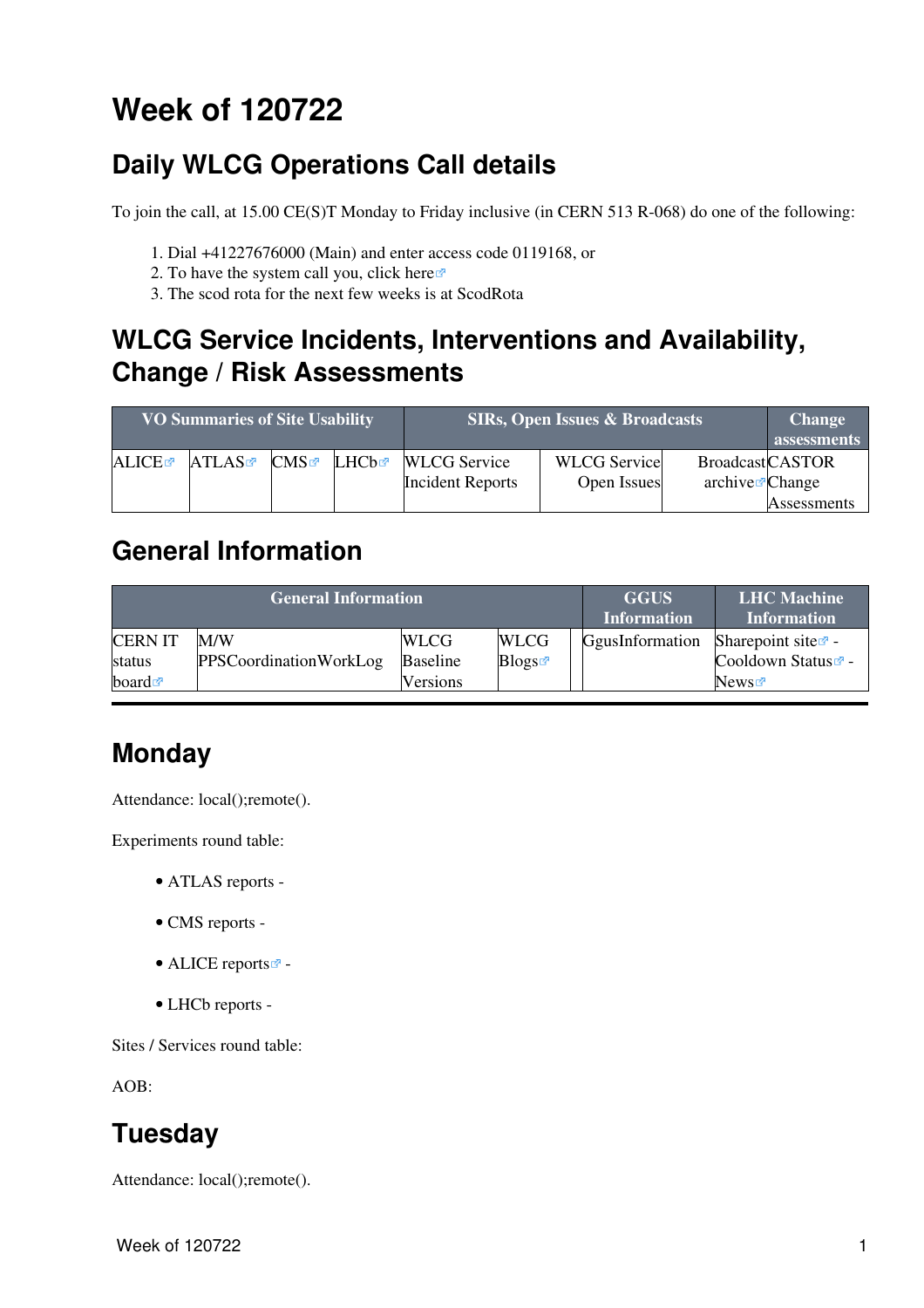Experiments round table:

- ATLAS [reports](https://twiki.cern.ch/twiki/bin/view/Atlas/ADCOperationsDailyReports) -
- CMS [reports](https://twiki.cern.ch/twiki/bin/view/CMS/FacOps_WLCGdailyreports) -
- ALICE [reports](http://alien2.cern.ch/index.php?option=com_content&view=article&id=75&Itemid=129)  $\blacksquare$  -
- LHCb [reports](https://twiki.cern.ch/twiki/bin/view/LHCb/ProductionOperationsWLCGdailyReports) -

Sites / Services round table:

AOB:

#### <span id="page-2-0"></span>**Wednesday**

Attendance: local();remote().

Experiments round table:

- ATLAS [reports](https://twiki.cern.ch/twiki/bin/view/Atlas/ADCOperationsDailyReports) -
- CMS [reports](https://twiki.cern.ch/twiki/bin/view/CMS/FacOps_WLCGdailyreports) -
- ALICE [reports](http://alien2.cern.ch/index.php?option=com_content&view=article&id=75&Itemid=129) $\blacksquare$ -
- LHCb [reports](https://twiki.cern.ch/twiki/bin/view/LHCb/ProductionOperationsWLCGdailyReports) -

Sites / Services round table:

AOB:

#### <span id="page-2-1"></span>**Thursday**

Attendance: local();remote().

Experiments round table:

- ATLAS [reports](https://twiki.cern.ch/twiki/bin/view/Atlas/ADCOperationsDailyReports) -
- CMS [reports](https://twiki.cern.ch/twiki/bin/view/CMS/FacOps_WLCGdailyreports) -
- $\bullet$  ALICE [reports](http://alien2.cern.ch/index.php?option=com_content&view=article&id=75&Itemid=129) $\overline{C}$  -
- LHCb [reports](https://twiki.cern.ch/twiki/bin/view/LHCb/ProductionOperationsWLCGdailyReports) -

Sites / Services round table:

AOB: